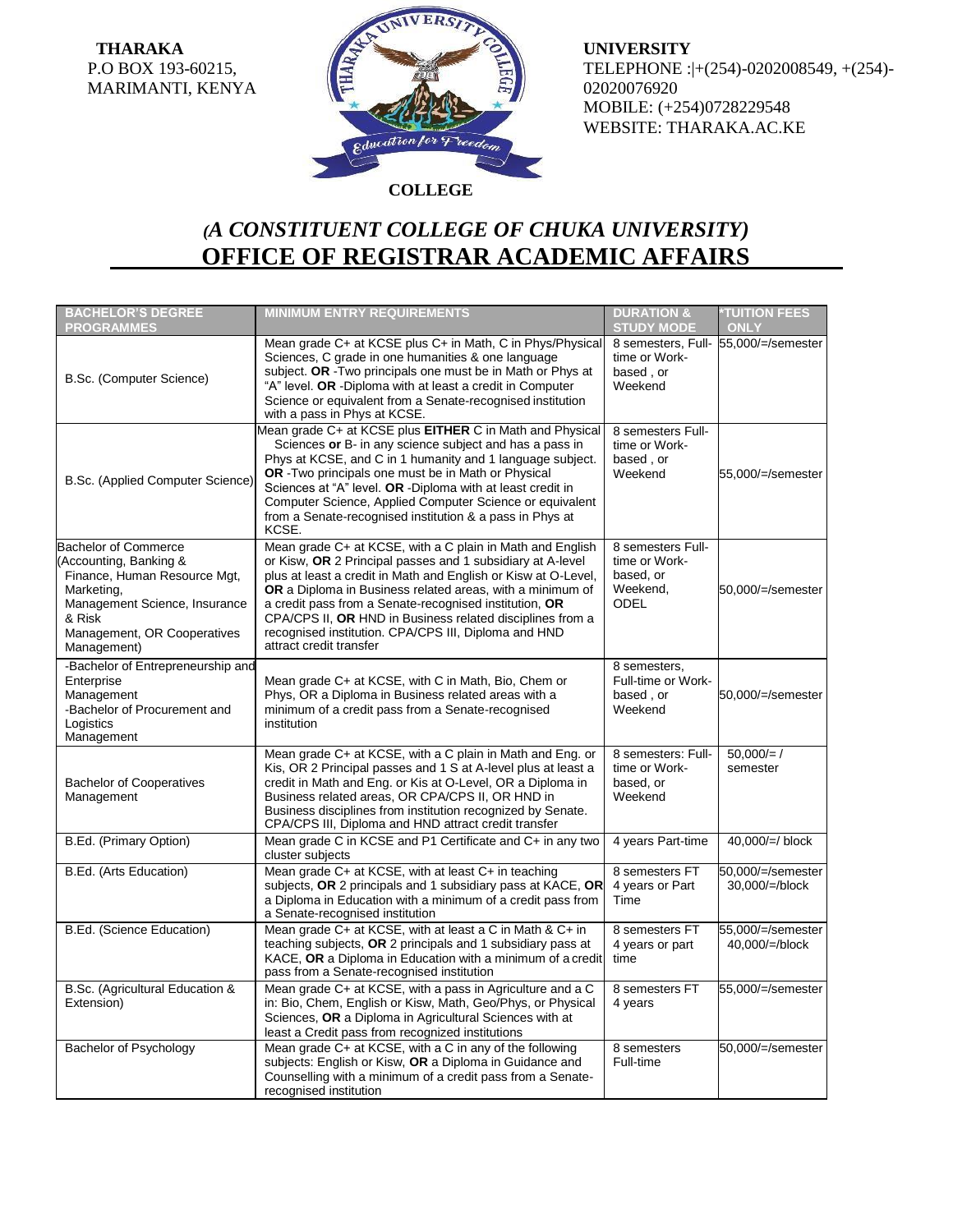| B.Ed. (Early Childhood<br>Development) | Mean grade C+ at KCSE, OR Two principals and one<br>subsidiary pass at KACE, OR a Diploma in Education with a<br>minimum of a credit pass from a Senate-recognised<br>institution | 8 semesters FT<br>4 years part Time.<br>ODEL | 50.000/=/semester<br>$30.000/$ =/block |
|----------------------------------------|-----------------------------------------------------------------------------------------------------------------------------------------------------------------------------------|----------------------------------------------|----------------------------------------|
|----------------------------------------|-----------------------------------------------------------------------------------------------------------------------------------------------------------------------------------|----------------------------------------------|----------------------------------------|

| <b>Bachelor of Hotel</b><br>Management          | Mean grade C+ at KCSE and a minimum of C in Mathematics and<br>English/Kiswahili. OR KACE certificate with a minimum of two<br>principal passes and subsidiary pass with a minimum of credit pass<br>in Mathematics at KCE. OR Diplomas in a Food and Beverage<br>Management, Hotel Management, Hospitality and Tourism with a<br>credit pass from an institution recognized by Chuka University<br>Senate.   | 8 semesters<br>Full-time or<br>Work based,<br>or<br>Weekend<br>8 semesters<br>Full-time or | 55,000/=/semester<br>55,000/=/semester |
|-------------------------------------------------|---------------------------------------------------------------------------------------------------------------------------------------------------------------------------------------------------------------------------------------------------------------------------------------------------------------------------------------------------------------------------------------------------------------|--------------------------------------------------------------------------------------------|----------------------------------------|
| B.Sc. (Wildlife Enterprise &<br>Management)     | Mean grade C+ at KCSE plus at least grade C+ in Math /physics,<br>C+ in Biology or B- in Biological Sciences, C in Chemistry, B- in<br>Geography or History and Government, and at least C+ in English<br>or Kiswahili at KCSE OR Relevant Diploma from an institution<br>recognized by Chuka University Senate will also be considered for<br>admission.                                                     | Work based,<br>or<br>Weekend                                                               |                                        |
| B.Sc. (Animal Science)                          | Mean grade C+ at KCSE, with a C in: Math, Chem, Bio, Geography<br>or Phys, English or Kisw, OR 2 principals and a subsidiary pass in<br>relevant subjects, OR Diploma in Animal Production or related field<br>with a minimum of a credit pass from a Senate-recognised<br>institution                                                                                                                        | 8 semesters<br>Full-time                                                                   | $55,000/=\prime$ semester              |
| B.Sc. (Agriculture)                             | Mean grade C+ at KCSE, with a C in: Bio, Chem, English or Kisw,<br>Math or Geography or Phys, OR a Diploma in<br>Agriculture/Horticulture with a minimum of Credit pass from a<br>Senate-recognized institution                                                                                                                                                                                               | 8 semesters<br>Full-time                                                                   | $55,000/=\prime$ semester              |
| BSc (Food Science and<br>Technology)            | Mean grade C+ at KCSE, with a C in: Bio, Chem or Phys, Eng. or<br>Kis, Math OR a Diploma in Food & Technology or equivalent with a<br>minimum of Credit pass                                                                                                                                                                                                                                                  | 8 semesters<br>Full-time (FT)                                                              | 55.000/=/semester                      |
| B.A. (Criminology and<br>Security Studies).     | Mean grade C+ at KCSE, with a C in Eng. or Kisw and Chem or Bio<br>or Math or Phys, OR 2 principals and 1 subsidiary in relevant<br>subjects, OR a Diploma in related areas with a minimum of a credit<br>pass from a Senate-recognized institution                                                                                                                                                           | 8 semesters:<br>Full-time or<br>Work-based, or<br>Weekend.<br><b>ODEL</b>                  | 50,000/=/semester                      |
| B.Sc. (Community<br>Development)                | Mean grade C+ at KCSE with a C in the following subjects: Bi0,<br>Chem, or C in any of the humanity subjects, Physical<br>Sciences, Biological Sciences, OR a Diploma Credit (or Pass with<br>at least 2 years work experience) in Agriculture, Home Economics,<br>Agricultural Education & Extension, Cooperative Mgt, Community<br>Development or any related field from a Senate-recognised<br>institution | 8 semesters:<br>Full-time or<br>Work-based, or<br>Weekend,<br><b>ODEL</b>                  | 50,000/=/semester<br>30,000/=/block    |
| B.Sc. (Economics &<br>Statistics)               | Mean grade C+ at KCSE, with C+ in Math or C in Math and C in<br>Economics, C in English or Kisw, OR a Diploma with a minimum of<br>a credit pass in Business related areas from a Senate-recognised<br>institution                                                                                                                                                                                            | 8 semesters<br>Full-time                                                                   | $55,000/=\prime$ semester              |
| B.A. (Economics and<br>Sociology)               | Mean grade C+ at KCSE, with at least C+ in the following subjects:<br>Economics, Math or a bridging course, OR 2 principal passes at A-<br>level with credit in Math, English or Kisw at O-level, OR a Diploma<br>in related areas with a minimum of a credit pass from a Senate-<br>recognised institution                                                                                                   | 8 semesters:<br>Full-time or<br>Work-based,<br>or Weekend                                  | 50.000/=/semester                      |
| B.A. (Linguistics and<br>Literature)            | Mean grade C+ at KCSE with at least C+ in English. OR a Diploma<br>in English with a Credit level or higher from Institutions recognized<br>by Chuka University Senate. OR 2 principals and a subsidiary at<br>KACE. Candidates holding qualifications equivalent to the above<br>from institutions recognized by Chuka University Senate may be<br>admitted.                                                 |                                                                                            | 50,000/=/semester                      |
| B.A. (Kiswahili and<br>Geography)               | Mean grade C+ at KCSE, with B- or above in Kisw.                                                                                                                                                                                                                                                                                                                                                              | 8 semesters:                                                                               | 50,000/=/semester                      |
| Bachelor of Arts in<br>Philosophy               | Mean grade $C+$ at KCSE with at least $C+$ in any of the Languages<br>in KCSE or its equivalent from recognized institutions. OR a<br>Diploma in Philosophy passed with a "Credit" or its equivalent from<br>a recognized institution.                                                                                                                                                                        | Full-time or<br>Work-based or<br>Weekend                                                   | 50,000/=/semester                      |
| Bachelor of Arts in Religious<br><b>Studies</b> | Mean grade C+ at KCSE and passes in Humanities and social<br>sciences. A KCSE or general Certificate of education,<br>KACE or equivalent with one combinations: Principal in Religious<br>Studies and/or History/ or Social education and/ Ethics or A<br>Subsidiary pass in Religious Studies and/or English/or Social<br>Education and Ethics. OR Diploma in                                                |                                                                                            | 50,000/=/semester                      |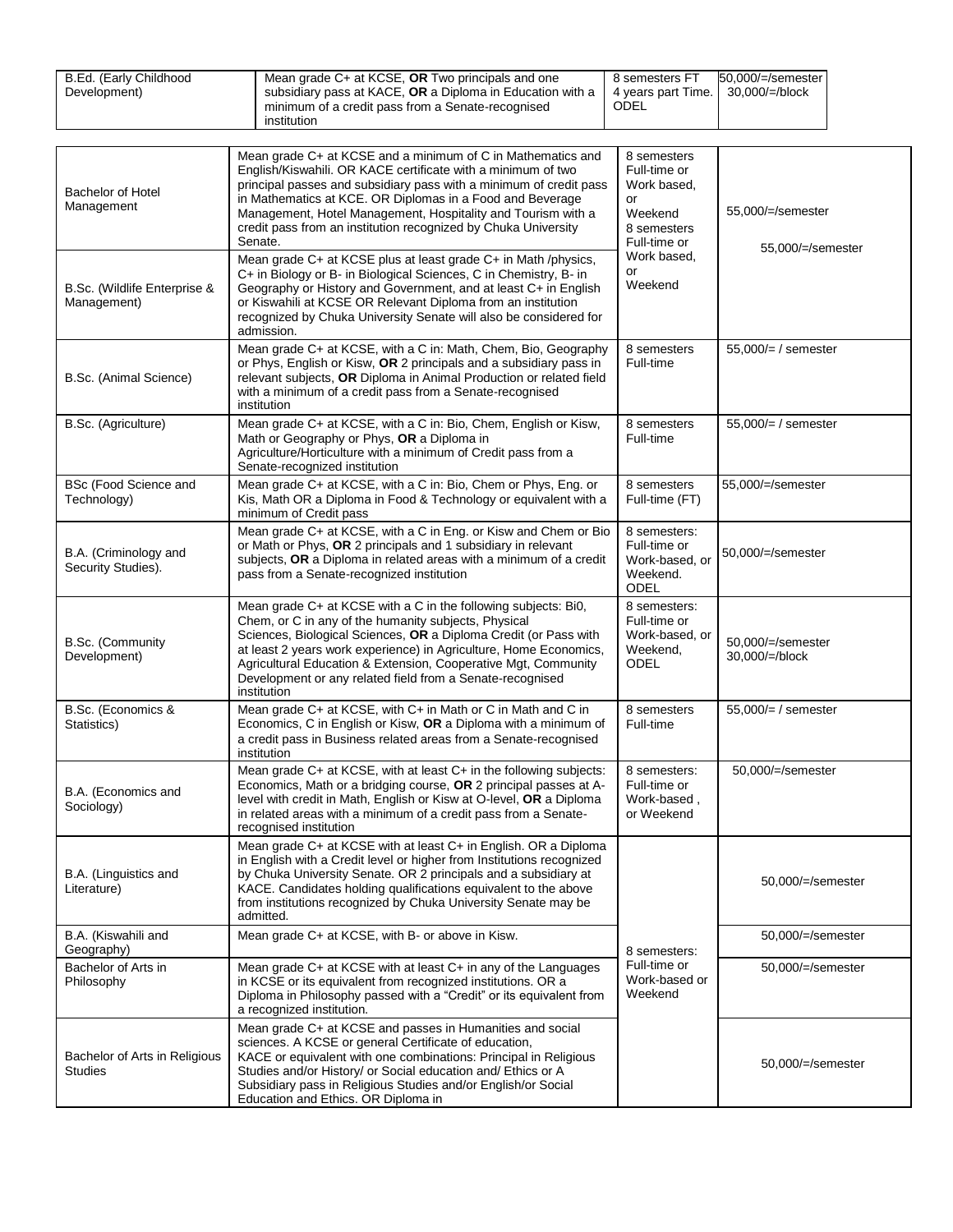|                                                                                                                                                                                                        | Religious Studies, Theology, Philosophy or Ethics from an<br>institution recognized by Chuka University Senate.                                                                                                                                                                                                                                                                                                                                                                                                                                                                                                                                                                                                                                                                                                                                                                                                                                                                                                                                                    |                                                                 |                                                                 |                   |
|--------------------------------------------------------------------------------------------------------------------------------------------------------------------------------------------------------|--------------------------------------------------------------------------------------------------------------------------------------------------------------------------------------------------------------------------------------------------------------------------------------------------------------------------------------------------------------------------------------------------------------------------------------------------------------------------------------------------------------------------------------------------------------------------------------------------------------------------------------------------------------------------------------------------------------------------------------------------------------------------------------------------------------------------------------------------------------------------------------------------------------------------------------------------------------------------------------------------------------------------------------------------------------------|-----------------------------------------------------------------|-----------------------------------------------------------------|-------------------|
| Bachelor of Science in<br><b>Actuarial Science</b>                                                                                                                                                     | Mean grade C+ at KCSE with at least B- (minus) grade in Math and<br>a C+ in English or Kisw at K.C.S.E. OR Two principal passes in<br>(Math/Phys, (Math/Chem, (Math/Georg, (Math/ Econ. in IGCE/GCE<br>or KACE. OR Diploma in Statistics or Computer studies with at<br>least a credit pass from an institution recognized by University<br>Senate. OR Diploma in Education with at least a credit pass, with<br>Math as a major subject from an institution recognized by<br>University Senate. OR Those holding qualifications equivalent to<br>the above from institutions recognized by Senate.                                                                                                                                                                                                                                                                                                                                                                                                                                                                | 8 semesters<br>Full-time (FT)                                   |                                                                 | 55,000/=/semester |
| Bachelor of Science in<br><b>Applied Statistics</b>                                                                                                                                                    | Mean grade C+ at KCSE with at least B- in Math and a C+ in Eng./<br>Kisw. OR Two principal passes in (Math/Phys, (Math/Chem,<br>(Math/Georg, (Math/Econ. in IGCE/GCE or KACE. OR Diploma in<br>Statistics with at least a credit pass from an institution recognized<br>by the Senate. OR Diploma in Education with at least a credit pass,<br>with Math as a major subject from an institution recognized by<br>University Senate.                                                                                                                                                                                                                                                                                                                                                                                                                                                                                                                                                                                                                                | 8 semesters<br>Full-time (FT)                                   |                                                                 | 55,000/=/semester |
|                                                                                                                                                                                                        | <b>DIPLOMA PROGRAMS</b>                                                                                                                                                                                                                                                                                                                                                                                                                                                                                                                                                                                                                                                                                                                                                                                                                                                                                                                                                                                                                                            |                                                                 |                                                                 |                   |
| -Diploma in Business<br>Management<br>-Diploma in Accounting<br>-Diploma in Human Resource<br>Management<br>-Diploma in Procurement &<br>Logistics Mgt<br>-Diploma in Insurance and<br>Risk Management | -Mean Grade C- at KCSE<br>-KCE Division III or equivalent qualification                                                                                                                                                                                                                                                                                                                                                                                                                                                                                                                                                                                                                                                                                                                                                                                                                                                                                                                                                                                            |                                                                 | 4<br>semesters,<br>Full-time or<br>Work-<br>based or<br>Weekend | 35,000/=/semester |
| Diploma in Computer Science                                                                                                                                                                            | Mean grade C- in KCSE and C- in Math, C- in Phys or Physical Sciences, C- in<br>either Kisw or English. OR O-level certificate with DIV 3 with a pass in Physics<br>/Physical Sciences, Math and Kisw. OR A-level certificate with a subsidiary pass<br>in math or Phys, and at least a credit passes in Phys/Physical Sciences at<br>Ordinary level. OR Certificate in<br>Computer Science or equivalent recognized by the Chuka University Senate,<br>plus Phys at KCSE or any other level.                                                                                                                                                                                                                                                                                                                                                                                                                                                                                                                                                                      | 4<br>semesters,<br>Full-time or<br>Work-<br>based or<br>Weekend | 35,000/=/semester                                               |                   |
| Diploma in Animal Health and<br>Production                                                                                                                                                             | KCSE mean grade C plain and at least grade C in Biology or Biological<br>Sciences, C- in Chem or Physical Sciences, and C- in Math or Agriculture.<br>KCE/EACE certificate with a Division II and at least a credit in Biology<br>or Biological Sciences, Chemistry or Physical Sciences plus either Mathematics<br>or Agriculture.<br>-Certificate in animal health and production from institutions recognized by Chuka<br><b>University Senate</b><br>-Credit in Agriculture/Range Management/Wildlife Health/Dairy Technology or<br>equivalent with at least C- in KCSE or Division III at KCE, from institutions<br>recognized by Chuka University Senate and Kenya Veterinary Board (KVB). -<br>KACE (A-Level) certificate with at least one principal pass in Biology and at least<br>a subsidiary pass and Chemistry -Diploma in biomedical discipline recognized<br>by Chuka University Senate and Kenya Veterinary Board (KVB.<br>-Any other qualification equivalent to the above from an institution recognized by<br>Chuka University Senate and KVB. |                                                                 | 6<br>semesters,<br>Full-time                                    | 35,000/=/semester |
| Diploma in Meat Science and<br>Technology                                                                                                                                                              | -KCSE mean grade C plain, and C in Bio or Biological Sci, C- in Chem or<br>Physical Sci; and C- in Math or Agriculture<br>-KCE/EACE Division II and a pass in Bio or Biological Sciences; Chem or<br>Physical Sciences and Math, Phys or Agric<br>-KACE (A-Level) certificate with at least one principal pass in Biology and at<br>least a subsidiary pass in Chemistry - A Certificate with at least a credit in<br>Animal Health/Agriculture/Range Management/Wildlife Health/Dairy<br>Technology with at least an aggregate of D at KCSE or Division III at KCE,<br>from institutions recognized by the Senate.                                                                                                                                                                                                                                                                                                                                                                                                                                                |                                                                 | 6<br>semesters,<br>Full-time or                                 | 35,000/=/semester |
| Diploma in Farm Resources<br>Management<br>-Diploma in Horticulture<br>-Diploma in Agriculture & Rural                                                                                                 | KCSE mean grade C-, and C- in Math, Bio or Chem, OR A certificate in related<br>fields from Senate-recognised institution<br>Mean grade C- in KCSE, with a C- in Math, Bio or Chem, OR A certificate in<br>horticulture/ agriculture or related fields from a Senate-recognised institution                                                                                                                                                                                                                                                                                                                                                                                                                                                                                                                                                                                                                                                                                                                                                                        |                                                                 | 6<br>semesters,<br>Full-time                                    | 35,000/=/semester |
| Development<br>Diploma in Tourism & Hotel<br>Management                                                                                                                                                | Mean grade C- in KCSE, and C- in English and Kiswahili. OR A certificate in<br>hospitality, tourism, travel and tour operations, hotel management or food and<br>beverage management from institutions recognized by Senate.                                                                                                                                                                                                                                                                                                                                                                                                                                                                                                                                                                                                                                                                                                                                                                                                                                       |                                                                 | 6<br>semesters,<br>Full-time                                    | 35,000/=/semester |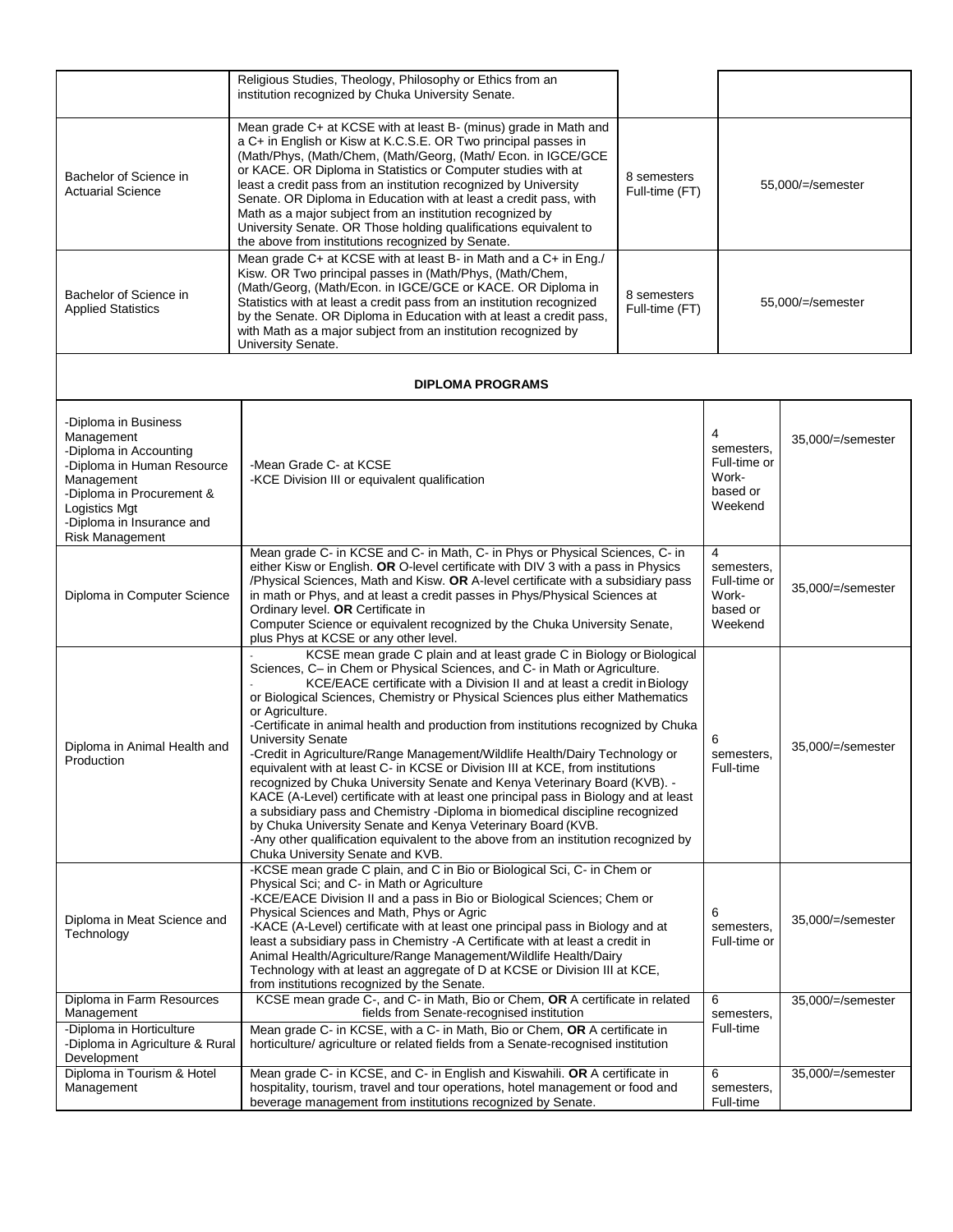| Diploma in Wildlife<br>Management                                                                                                                                                                                                                                                                                           | Mean grade C- in KCSE, with a C- in English or Kisw, OR A relevant certificate<br>from a Senate-recognised institution                                                                                                                          |                                                                                                                                                               |                                                          |                                      |
|-----------------------------------------------------------------------------------------------------------------------------------------------------------------------------------------------------------------------------------------------------------------------------------------------------------------------------|-------------------------------------------------------------------------------------------------------------------------------------------------------------------------------------------------------------------------------------------------|---------------------------------------------------------------------------------------------------------------------------------------------------------------|----------------------------------------------------------|--------------------------------------|
| Diploma in Education<br>(Secondary Option)                                                                                                                                                                                                                                                                                  | Mean grade C+ (plus) in KCSE, with a C+ in at least two teaching subjects                                                                                                                                                                       |                                                                                                                                                               | 3 years;<br>Full-time or<br>Work-<br>based               | 35,000/=/semester<br>20,000/=/block  |
| Diploma in Education (Primary<br>Option)                                                                                                                                                                                                                                                                                    | of at least 2 years                                                                                                                                                                                                                             | Mean grade C+ plain in KCSE, or C- with P 1 certificate and teaching experience                                                                               | 2 years SB                                               | 20,000/=/block                       |
| Diploma in Education (Early<br>Childhood<br>Development<br>Education)                                                                                                                                                                                                                                                       | Senate, OR PTE certificate with at least a C- in KCSE or KCE Division III                                                                                                                                                                       | Mean grade C+ plain in KCSE or equivalent. A certificate in early childhood<br>development and / or other related courses from institutions recognized by the | 3 years;<br>Full-time or<br>Work-<br>based               | 35,000/=/semester<br>20,000/=/block  |
| Diploma in Agricultural<br><b>Education &amp; Extension</b>                                                                                                                                                                                                                                                                 | Mean grade C plain in KCSE with C grade in Bio, Agriculture, Chem or Phys, and<br>Math or Geography, OR A Certificate in agriculture or related field from a Senate-<br>recognized institution                                                  |                                                                                                                                                               | 3 years;<br>Full-time or<br>Work-<br>based or<br>Weekend | 35,000/=/semester                    |
| Diploma in Counselling<br>Psychology                                                                                                                                                                                                                                                                                        | Mean grade C- in KCSE and C- in English or Kisw, C- in Math. OR a Certificate<br>in Psychology, Counselling Psychology, Guidance and Counselling, Education,<br>Medical Health Professions, or Social Work, from Senate-recognized institutions |                                                                                                                                                               | 3 years;<br>Full-time or<br>Work-<br>based or<br>Weekend | 35,000/=/semester<br>20,000/=/block  |
| -Diploma in Community<br>Development<br>-Diploma in Criminology &<br><b>Security Studies</b><br>-Diploma in Disaster<br>Management<br>-Diploma in Project Planning &<br>Management<br>-Diploma in Social Work<br>-Diploma in Leadership &<br><b>Public Administration</b><br>-Diploma in Journalism & Mass<br>Communication | Mean grade C- in KCSE, or its equivalent, OR A Certificate in related course<br>from institutions recognized by the Chuka University Senate.                                                                                                    |                                                                                                                                                               | 4<br>semesters,<br>Full-time                             | 35,000/=/semester                    |
|                                                                                                                                                                                                                                                                                                                             |                                                                                                                                                                                                                                                 | <b>CERTIFICATES PROGRAMS</b>                                                                                                                                  |                                                          |                                      |
| -Certificate in Business<br>Management<br>-Certificate in Procurement &<br>Logistics Mgt                                                                                                                                                                                                                                    | Mean grade D and above at KCSE                                                                                                                                                                                                                  | 2 semesters: Full-time                                                                                                                                        |                                                          | 30,000/=/semester                    |
| Certificate in Computer<br>Science                                                                                                                                                                                                                                                                                          | Mean grade D and above at KCSE                                                                                                                                                                                                                  | 2 semesters: Full-time                                                                                                                                        |                                                          | 30,000/=/semester                    |
| Certificate in Hospitality &<br>Tourism Management                                                                                                                                                                                                                                                                          | Minimum grade D in KCSE or its<br>equivalent                                                                                                                                                                                                    | 3 semesters: Full-time                                                                                                                                        |                                                          | 30,000/=/semester                    |
| Certificate in Animal Health<br>and Production                                                                                                                                                                                                                                                                              | Mean grade C- in KCSE, with a C-<br>in Biology or Biological Sciences,<br>OR Division III of 36 points and a<br>minimum credit in Biology or<br><b>Biological Sciences</b>                                                                      | 4 semesters: Full-time                                                                                                                                        |                                                          | 35,000/=/semester                    |
| -Certificate in Community<br>Development<br>-Certificate in Criminology &<br><b>Security Studies</b><br>-Certificate in Project Planning<br>& Management<br>-Certificate in Social Work<br>-Certificate in Disaster<br>Management<br>-Certificate in Leadership &<br>Public Admin<br>Certificate in Computer                | Mean grade D<br><b>KCSE Certificate</b>                                                                                                                                                                                                         | 2 to 3 semesters: FT<br>3 months/1 term: Full-time                                                                                                            |                                                          | 30,000/=/semester<br>30,000/=/course |
| Literacy/Packages                                                                                                                                                                                                                                                                                                           |                                                                                                                                                                                                                                                 |                                                                                                                                                               |                                                          |                                      |